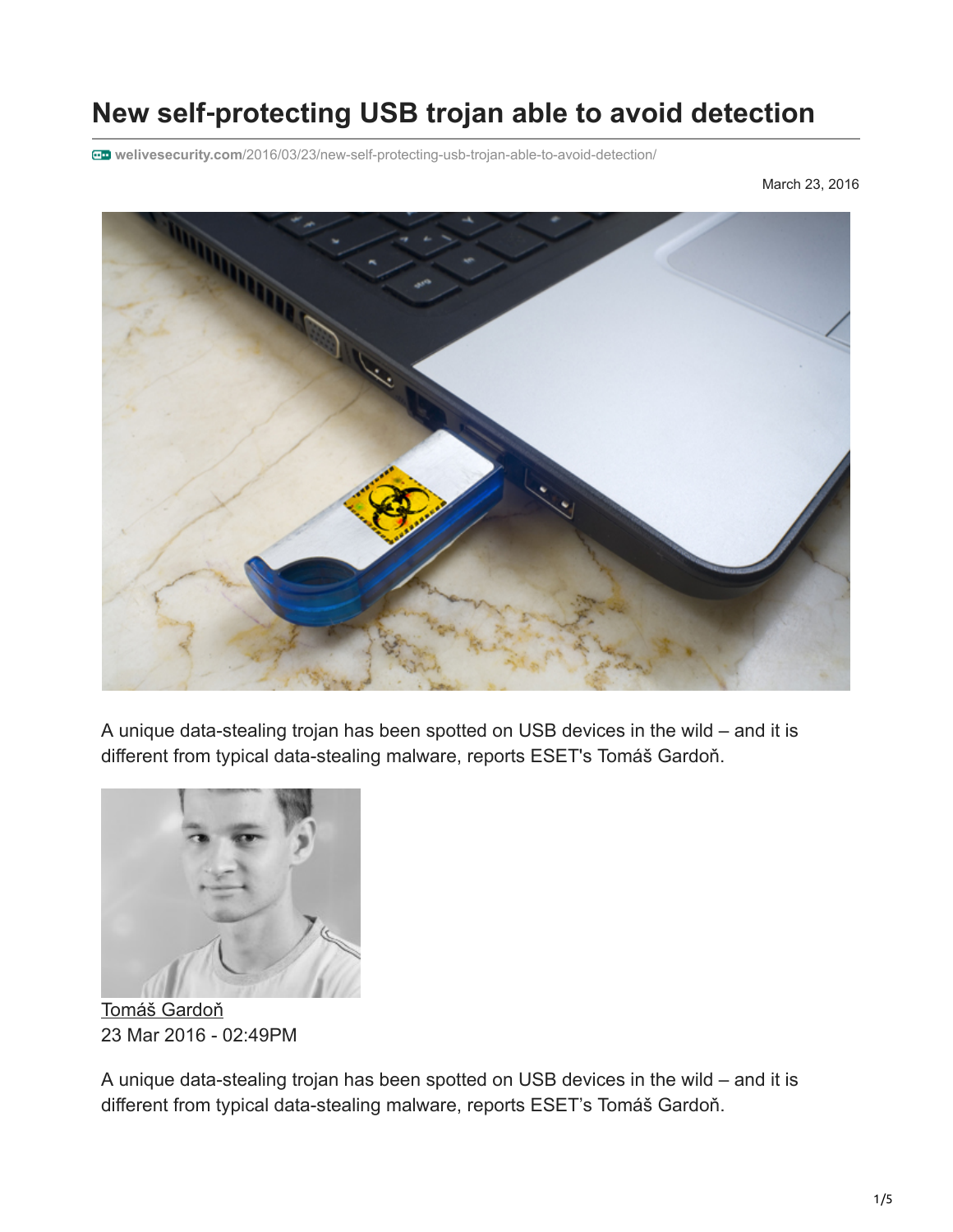A unique data-stealing trojan has been spotted on USB devices in the wild – and it is different from typical data-stealing malware. Each instance of this trojan relies on the particular USB device on which it is installed and it leaves no evidence on the compromised system. Moreover, it uses a very special mechanism to protect itself from being reproduced or copied, which makes it even harder to detect.

In this article we will examine the technical details of this interesting malware.

"What really sets this malware apart is its self-protection mechanism."

Where other malware uses 'good old-fashioned approaches' like Autorun files or crafted shortcuts in order to get users to run it, USB Thief uses also another technique. This method depends on the increasingly common practice of storing portable versions of popular applications such as Firefox, NotePad++ and TrueCrypt on USB drives.

The malware takes advantage of this trend by inserting itself into the command chain of such applications, in the form of a plugin or a dynamically linked library (DLL). And therefore, whenever such an application is executed, the malware will also be run in the background.

What really sets this malware apart, however, is its self-protection mechanism.

#### **The protection mechanism**

The malware consists of six files. Four of them are executables and the other two contain configuration data. To protect itself from copying or reverse engineering, the malware uses two techniques. Firstly, some of the individual files are AES128-encrypted; secondly, their filenames are generated from cryptographic elements.

The AES encryption key is computed from the unique USB device ID, and certain disk properties of the USB drive hosting the malware. Hence, the malware can only run successfully from that particular USB device.

The name of the next file in malware execution chain is based on actual file content and its creation time. It is the first five bytes of SHA512 hash computed from mentioned attributes (file content concatenated with eight bytes of the creation time).

Because of this, filenames are different for every instance of this malware. Moreover, copying malware to a different place will replace the file creation time so that malicious actions associated with the previous locality cannot be reproduced. For a better understanding of the naming technique, please see the image below.

It was quite challenging to analyze this malware because we had no access to any malicious USB device. Moreover, we had no dropper, so we could not create a suitably afflicted USB drive under controlled conditions for further analysis.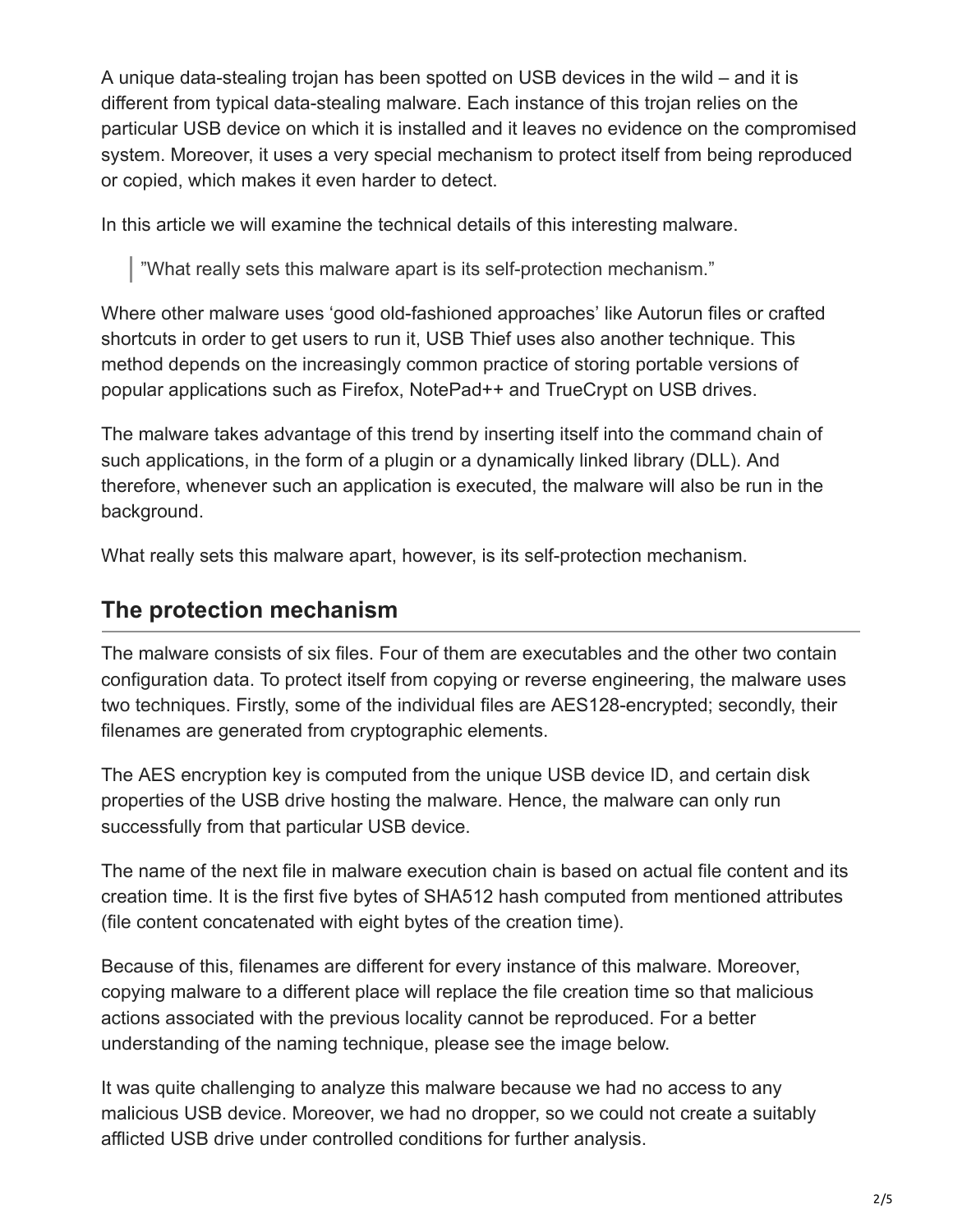Only the submitted files can be analyzed, so the unique device ID had to be brute-forced and combined with common USB disk properties. Moreover, after successful decryption of the malware files, we had to find out the right order of the executables and configuration files, because the file copying process to get the samples to us had changed the file creation timestamp on the samples.

The execution flow of malware is quite simple. Each loader, in turn, loads and executes the following loader identified by computed hash according to the naming technique described above. However the execution must always start with the first stage loader, otherwise the malware terminates itself.



**First stage loader**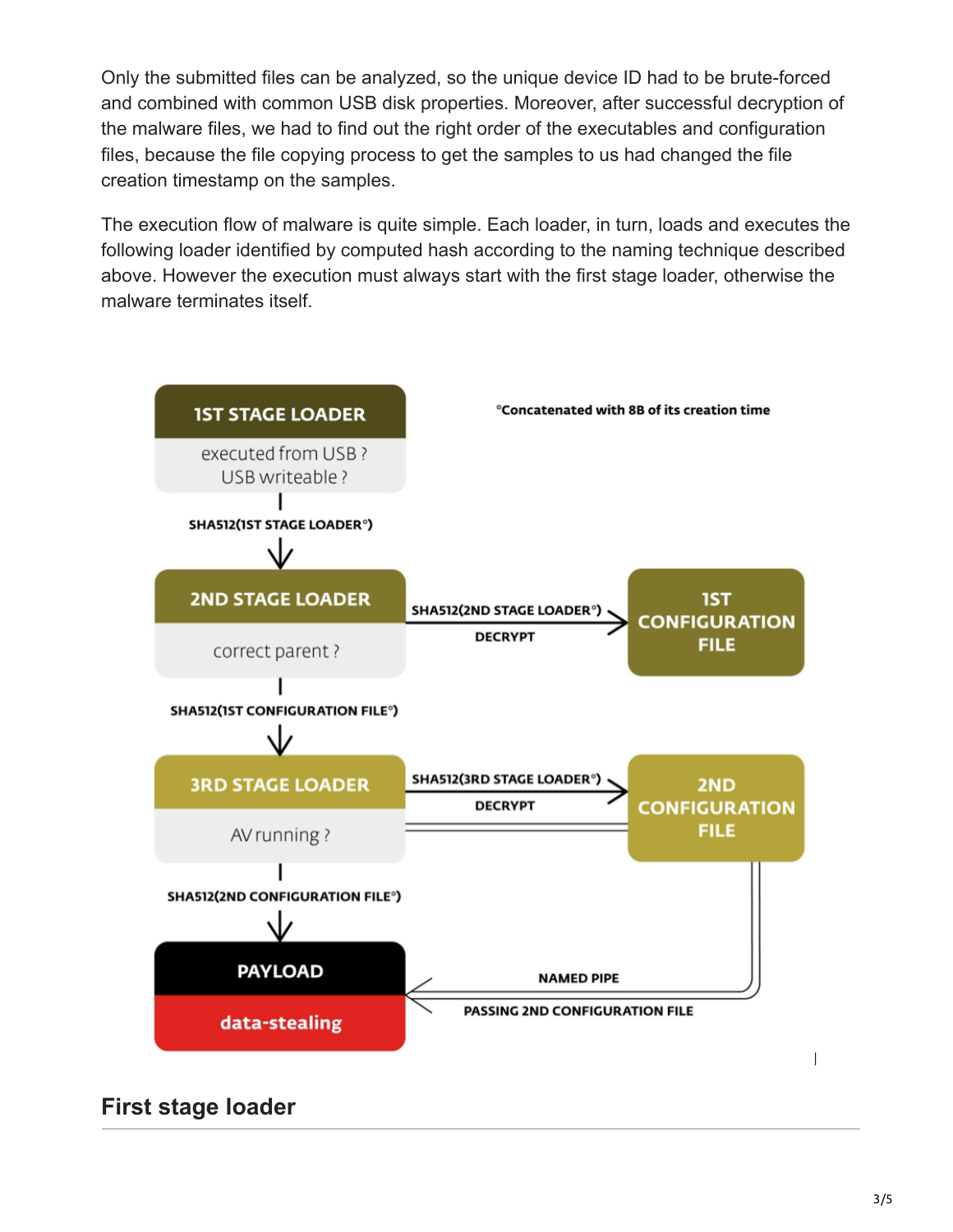The first stage loader is just the malware's starting point and its main goal is to trick the user into running it. This can be done in several ways, but the most interesting is the use of portable applications. We have seen portable Notepad++ compromised by a malicious plugin as well as a TrueCrypt portable compromised by a malicious "RichEd20.dll". This loader also checks whether it is executed from a USB device and whether it is writeable, which is important because the payload will store stolen data here.

#### **Second stage loader**

The second stage loader is located using the first stage hash. Subsequently, its configuration file is found using its own hash. The configuration file contains the encrypted name of the parent process to be verified. This is an anti-debugging trick, which will cause termination of the malware if it is running under a different parent process, i.e. a debugger. Finally, the hash of the configuration file is used to compute the name of the third stage loader.

#### **Third stage loader**

The third stage loader handles some anti-AV checks. If one of the processes running is "avpui.exe" (Kaspersky security software) or "AVKTray.exe" (G Data security software) is running, execution is stopped.

Its configuration file is found by same technique as used by its predecessor, as is the payload executable. It also creates a named pipe to be used to pass the configuration data to the payload. The pipe name consists of the first 30 bytes of a SHA512 hash computed from the computer name.

### **Payload**

Finally, the payload implements the actual data-stealing functionality. The executable is injected into a newly created "%windir%\system32\svchost.exe -k netsvcs" process. Configuration data includes information on what data should be gathered, how they should be encrypted, and where they should be stored.

The output destination must always be on the same removable device. In the case we analyzed, it was configured to steal all data files such as images or documents, the whole windows registry tree (HKCU), file lists from all of the drives, and information gathered using an imported open-source application called "WinAudit". It encrypts the stolen data using [elliptic curve cryptography.](https://en.wikipedia.org/wiki/Elliptic_curve_cryptography)

## **Conclusion**